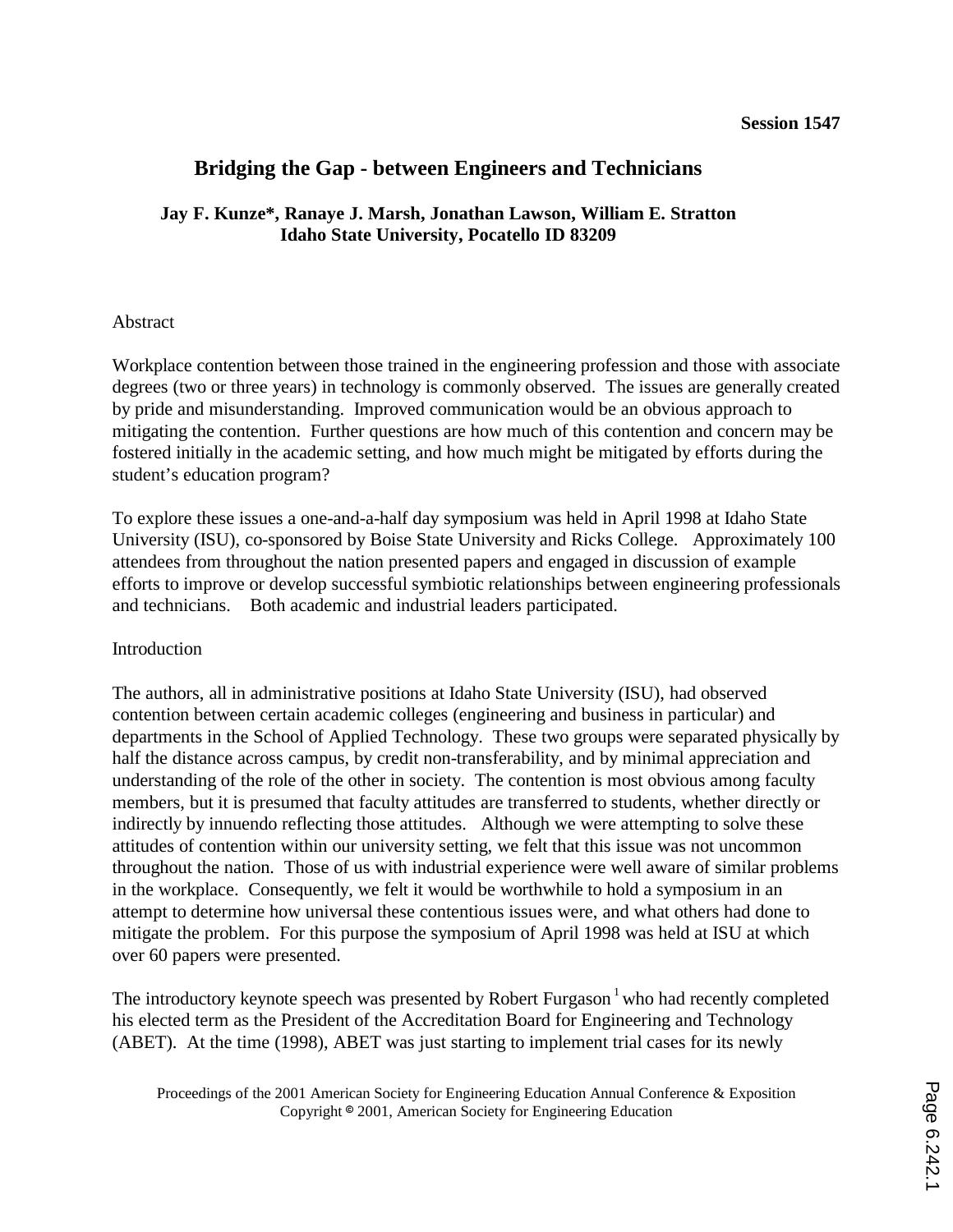adopted Criteria 2000 for accrediting engineering programs in the new millennium. These new criteria involved a major paradigm change for ABET, from a very prescriptive approach to an approach based on outcome assessment and continuous quality improvement. The new paradigm encourages innovation in academic programs. Furgason reflected on the time scale of technological development, implying that the both the educational preparation systems and the operational systems in industry may benefit from careful assessment to improve the systems that we now have. He suggested that:

- Engineers may not receive sufficient hands-on experience in their education
- Simulators are replacing real-time training experience on machines and equipment. Such simulators could be used effectively if available for educational programs.
- That a 4-year program for engineering education may be unrealistically short to accomplish the necessary goals. He discussed serious engineering failures of the last few decades, suggesting that education and training of both engineers and technicians needs to be reexamined in an attempt to determine how to avoid such catastrophic occurrences.

In some situations students are led to make career decisions in the freshman year, after which time switching between engineering and applied technology paths requires virtually a complete restart. Some academic institutions have made attempts to provide similarities in the two programs, at least in the general education requirements (Ricks College<sup>2</sup> and the California system  $\frac{3}{2}$ ) and revisions are being made elsewhere to make portions of these two paths similar for articulation purposes. 4 Attempts at articulation have had difficulties, primarily in getting the articulation agreements approved by faculty and curriculum councils.

In cases where faculty had made special efforts to promote teamwork between engineering and technology students, such as at the senior design process level, difficulties occurred. Technology students often were reluctant to take a major decision-making role, and engineering students generally were unwilling to give much credence to the opinions of the technology students.<sup>5</sup>

## Industry Perspective

When we approached local industry leaders about our concern regarding contention between engineers and technicians, many acknowledged that this is an issue of considerable concern. Consequently a number of local industrial leaders participated in the conference.

Successful Outcomes of Efforts at the Post-Secondary Level

Some of the most impressive programs to encourage cooperation between engineering and technology programs involve the senior design process. Brigham Young University (Carl Sorenson <sup>6</sup>) reported on a program in which senior design projects are fully sponsored by industry, and involve interdisciplinary "design" teams consisting of students from engineering, engineering technology, and business four year programs. The senior design teams spend a few days at a particular industrial organization to gain understanding of the problem and the project, and talk with the engineers and other company employees concerned with the project. The team then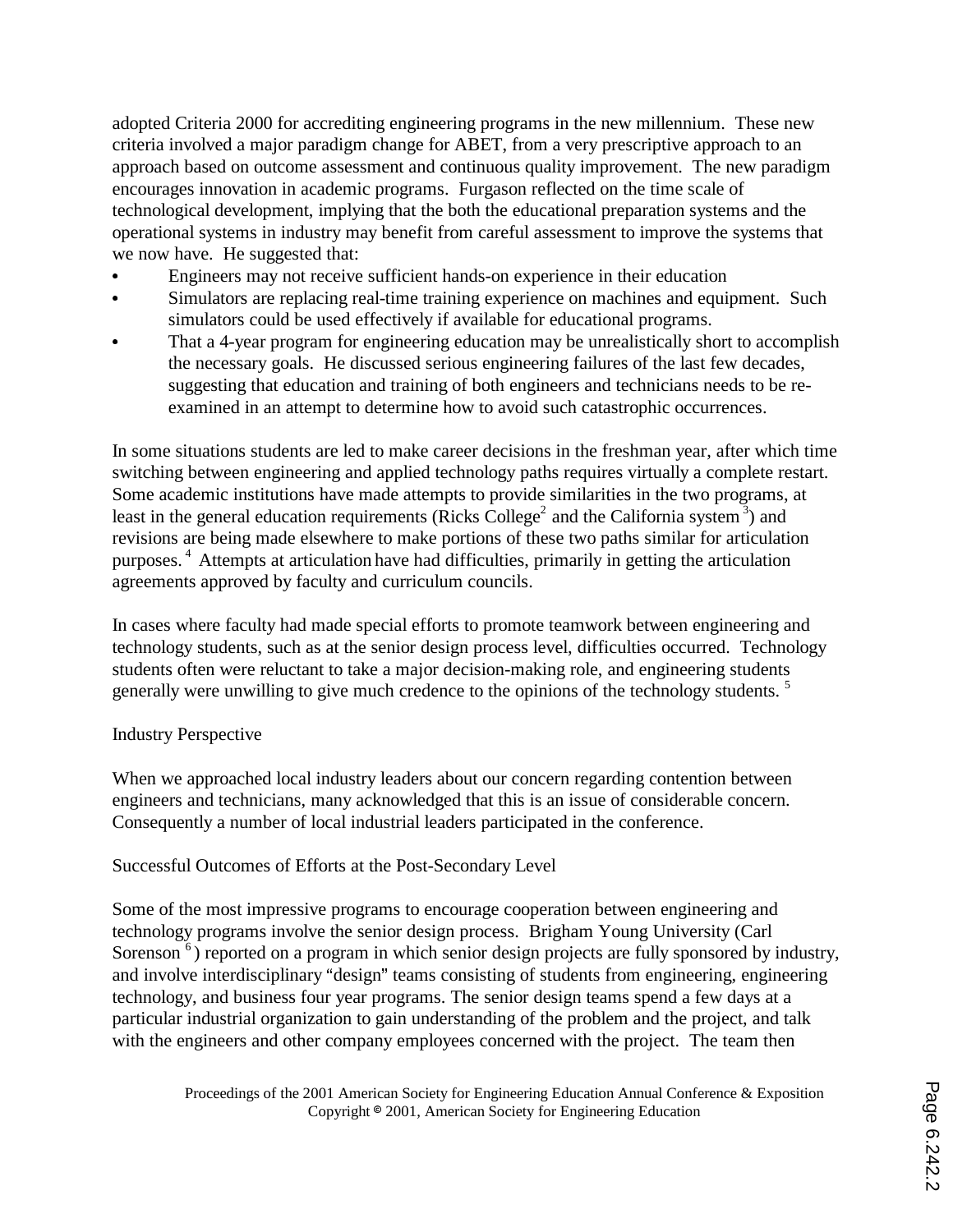returns to campus and spends the next 6 or 7 months on the project, producing a design, model, or analysis. Project results are presented to the company by the student team prior to their graduation. The success of this program is impressive, and it undoubtedly helps students appreciate the need for interdisciplinary teams and the importance of all the team members. However, it is not clear that these teaming efforts, which involve four-year academic programs, adequately address the disrespect and contention that develop between four year college graduates and those technicians with an associate (2-year degree) or no degree at all.

Operating senior design programs with industry sponsorship is becoming increasingly popular as a means of giving students a real-life experience, and exposing them to the importance of interdisciplinary efforts in the work place. But many faculty members are concerned about the time involved in making these arrangements with industry. Department chairs can provide reduced teaching loads for faculty members who engage in such industry-sponsored projects.

Weber State University<sup>7</sup> has a program for its applied technology students in which the students become involved with industry by participating in real design and/or analysis problems submitted to the Weber State Technology Assistance Center. With 170 potential companies in the local area of Weber State, the opportunity for these technology students to become involved with real problems, often receiving pay for their efforts, gives these students a better appreciation for the work of both engineers and technicians.

## Successful Outcomes of Efforts in Industry

Several local industry leaders attended the symposium and presented their approaches to developing cooperative efforts between engineers and technicians. For instance, Argonne National Laboratory heavily promotes teamwork  $^8$  between the two classes of employees. At the Idaho National Engineering and Environmental Laboratory, a Team Excellence Award program recognizes outstanding performance of entire teams, with engineers, planners, technicians, and secretaries all sharing equally in the success of the team.<sup>9</sup>

## Student Perspectives

Several former students who had received degrees in both applied technology (two or three year programs) and later conventional engineering four-year programs were invited to participate in the conference. Since all of these students are presently employed as engineers, it was not unexpected that they generally expressed concerns that each had when they were "technicians." They had definitely felt limited in their career potential.<sup>10</sup> One of the students<sup>11</sup> expressed a concern for the need to include more interdisciplinary team experiences in the engineering curriculum to better prepare graduates for the team environment of the industrial workplace. Based on experiences early in his career, he spoke of the need for engineers to fully appreciate the technician's contributions and importance to work teams. Technicians can often save the project with their insight and experience.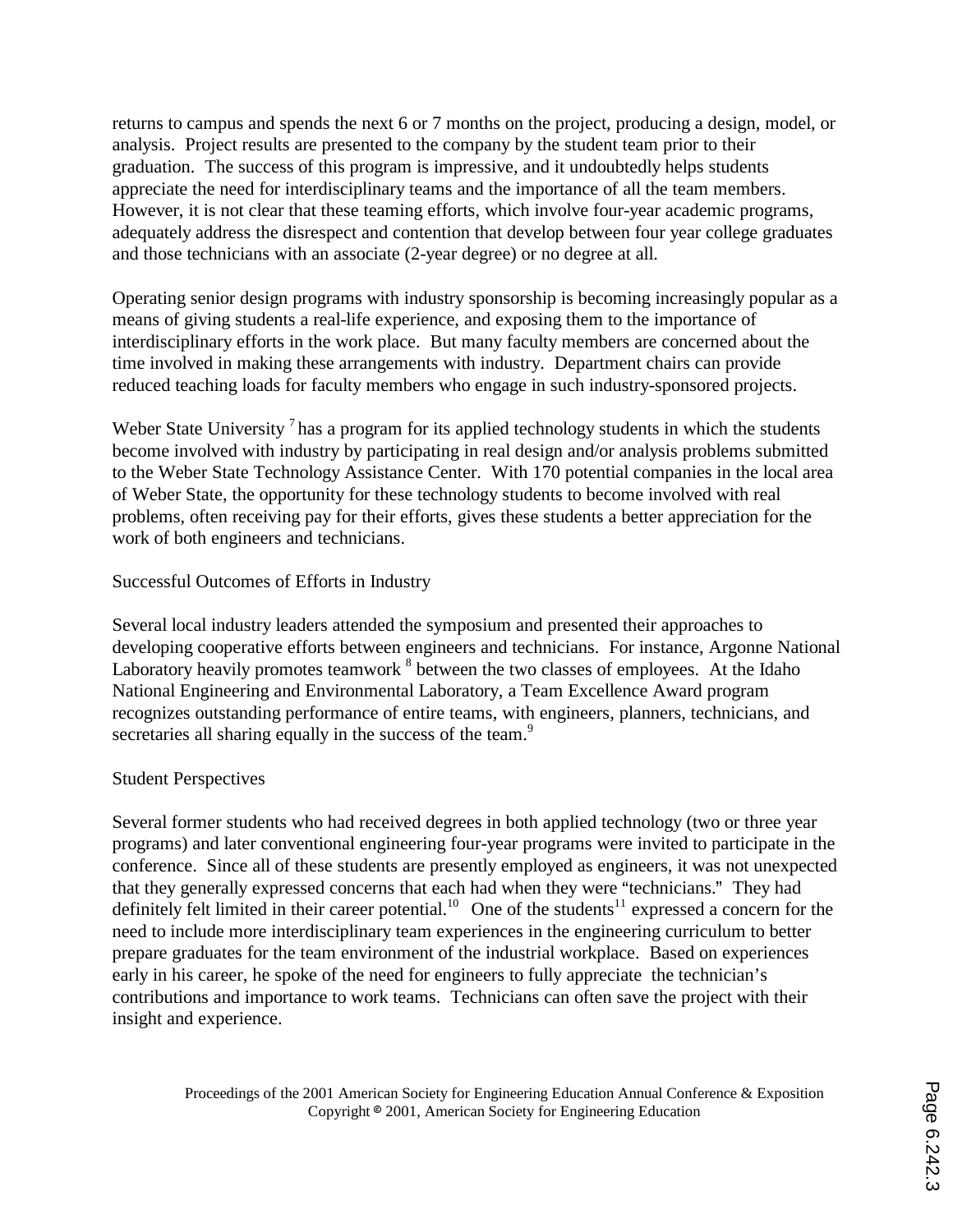## Legislative Perspectives

The symposium benefited from the attendance of several state legislators. All indicated that they had little appreciation for an educational system that did not move aggressively to eliminate intolerance and misunderstanding between applied technology and engineering programs. This was certainly a consensus of the symposium. More important, however, is how to reduce the feelings and attitudes leading to this intolerance. Providing interdisciplinary experiences in the educational setting increases respect and understanding between the two groups and eventually can be expected to have the same positive effect in the industrial setting. Further ancillary benefits also develop as cooperation is enhanced in the university setting. For instance, ideas for special niche programs, that meet special needs of the nation as technology progresses and changes with time, can develop.  $12$ 

## **Conclusions**

As a result of the symposium, Idaho State University saw an immediate reduction in the hostile attitudes that had so often been obvious between applied technology instructors and the engineering and business faculty. Faculty from all three colleges attended the symposium, and administrators saw almost immediate improvement in relationships. ISU followed this with a special teaming day among the three colleges (Applied Technology, Engineering, and Business) some 10 months later. There were student contests in which interdisciplinary teams involving students from all three colleges competed. Again there was resulting improvement in attitudes concerning the other units, among both the faculty and the students.

University administrations probably need to take the lead in arranging for intramural activities (symposia, contests, etc.) that bring engineering, applied technology, and business students together on a reasonably regular basis, such as at least once a semester. Such activities should be planned and carried out with the cooperation of faculty, thus bringing the faculty of these units into closer and more frequent contact with each other. It appears that upper level administrative encouragement for such activities may be needed, in order to overcome the natural tendency of faculty and students to resist trying new concepts and initiatives. However, from our experience, once the parties are brought together, they find that there are mutual interests, and more cooperative activities develop. Such examples are students working together on national contests, and joint uses of laboratory facilities.

It is obvious that educational systems have an obligation to develop programs that increase experiences to promote mutual understanding and appreciation of the contributions of technicians, engineers and business majors. Such efforts require a paradigm shift, and a more tolerant and understanding attitude throughout higher education, from the administration, to curriculum councils, to faculty and students.

#### Bibliography

The following references refer to papers presented at the symposium, for which no proceedings were published. The authors, their affiliation, and the subject of their presentation are indicated.

> Proceedings of the 2001 American Society for Engineering Education Annual Conference & Exposition Copyright <sup>©</sup> 2001, American Society for Engineering Education